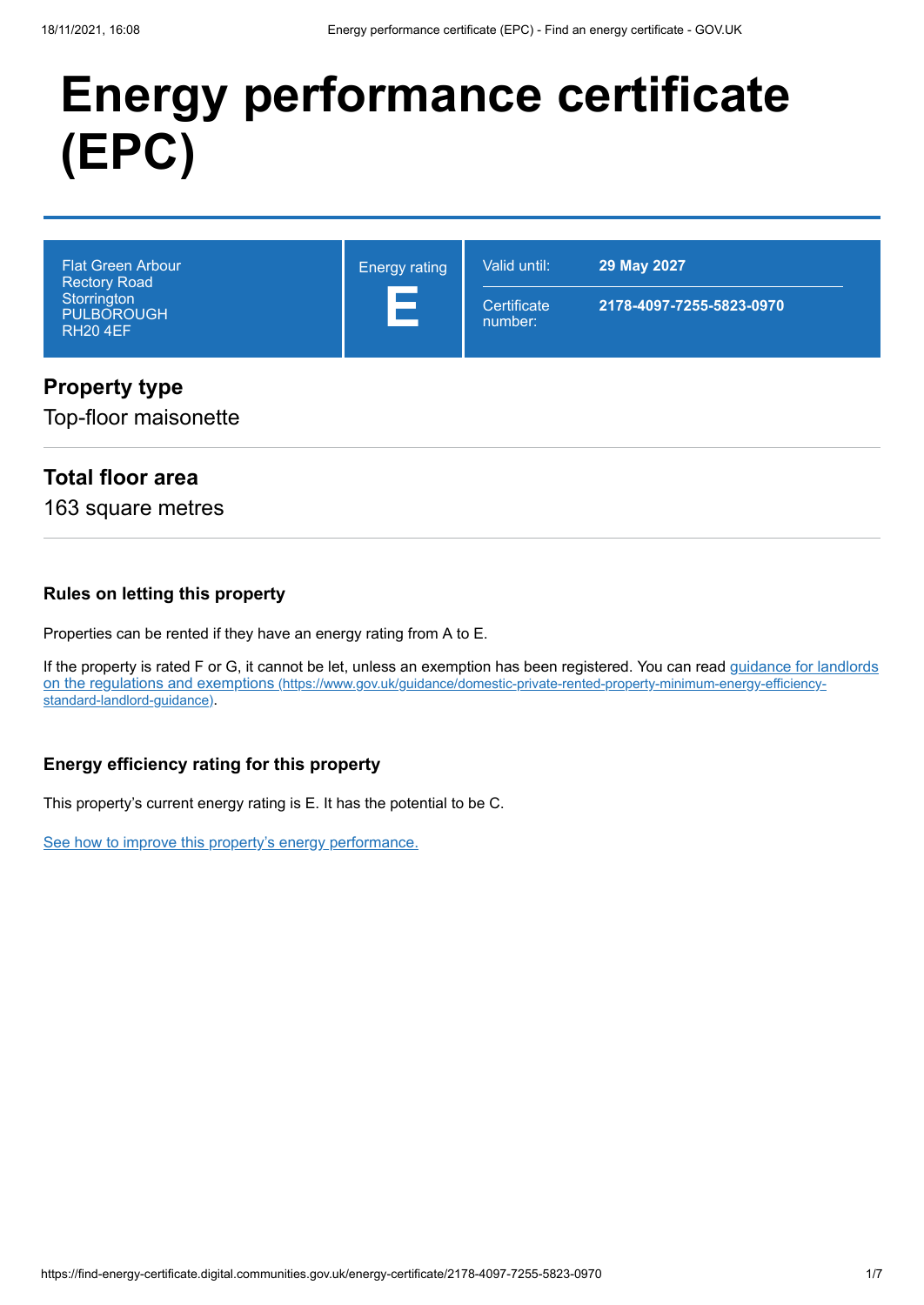| <b>Score</b> | <b>Energy rating</b> |   | <b>Current</b> | <b>Potential</b>    |
|--------------|----------------------|---|----------------|---------------------|
| $92 +$       |                      |   |                |                     |
| 81-91        | Β                    |   |                |                     |
| 69-80        | $\mathbf C$          |   |                | 70  <br>$\mathbf C$ |
| 55-68        |                      |   |                |                     |
| 39-54        |                      | E | $52$   E       |                     |
| $21 - 38$    |                      | F |                |                     |
| $1 - 20$     |                      | G |                |                     |

The graph shows this property's current and potential energy efficiency.

Properties are given a rating from A (most efficient) to G (least efficient).

Properties are also given a score. The higher the number the lower your fuel bills are likely to be.

For properties in England and Wales:

- the average energy rating is D
- the average energy score is 60

#### **Breakdown of property's energy performance**

This section shows the energy performance for features of this property. The assessment does not consider the condition of a feature and how well it is working.

Each feature is assessed as one of the following:

- very good (most efficient)
- good
- average
- poor  $\bullet$
- very poor (least efficient)

When the description says "assumed", it means that the feature could not be inspected and an assumption has been made based on the property's age and type.

| Feature | <b>Description</b>                             | Rating    |
|---------|------------------------------------------------|-----------|
| Wall    | Cavity wall, as built, no insulation (assumed) | Poor      |
| Roof    | Pitched, 100 mm loft insulation                | Average   |
| Roof    | Flat, no insulation (assumed)                  | Very poor |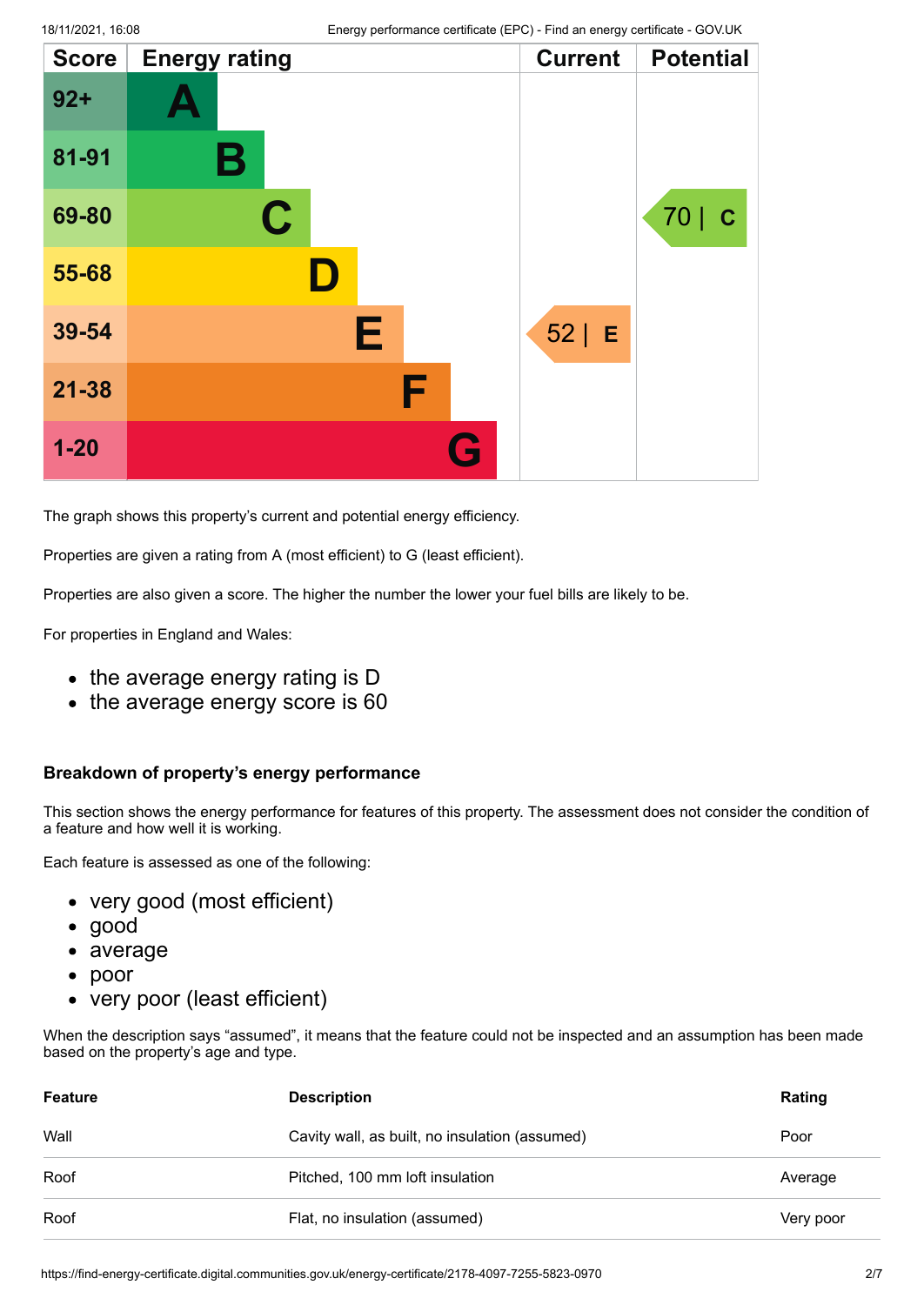18/11/2021, 16:08 Energy performance certificate (EPC) - Find an energy certificate - GOV.UK

| <b>Feature</b>       | <b>Description</b>                         | Rating    |
|----------------------|--------------------------------------------|-----------|
| Window               | Fully double glazed                        | Average   |
| Main heating         | Boiler and radiators, mains gas            | Good      |
| Main heating control | Programmer, room thermostat and TRVs       | Good      |
| Hot water            | From main system                           | Good      |
| Lighting             | No low energy lighting                     | Very poor |
| Floor                | To unheated space, no insulation (assumed) | N/A       |
| Floor                | (other premises below)                     | N/A       |
| Secondary heating    | None                                       | N/A       |

# **Primary energy use**

The primary energy use for this property per year is 306 kilowatt hours per square metre (kWh/m2).

 $\blacktriangleright$ What is primary energy use?

# **Additional information**

Additional information about this property:

- Cavity fill is recommended
- Dwelling has access issues for cavity wall insulation

#### **Environmental impact of this property**

One of the biggest contributors to climate change is carbon dioxide (CO2). The energy used for heating, lighting and power in our homes produces over a quarter of the UK's CO2 emissions.

### **An average household produces**

6 tonnes of CO2

### **This property produces**

### **This property's potential production**

8.8 tonnes of CO2

### 5.1 tonnes of CO2

By making the [recommended changes](#page-3-0), you could reduce this property's CO2 emissions by 3.7 tonnes per year. This will help to protect the environment.

Environmental impact ratings are based on assumptions about average occupancy and energy use. They may not reflect how energy is consumed by the people living at the property.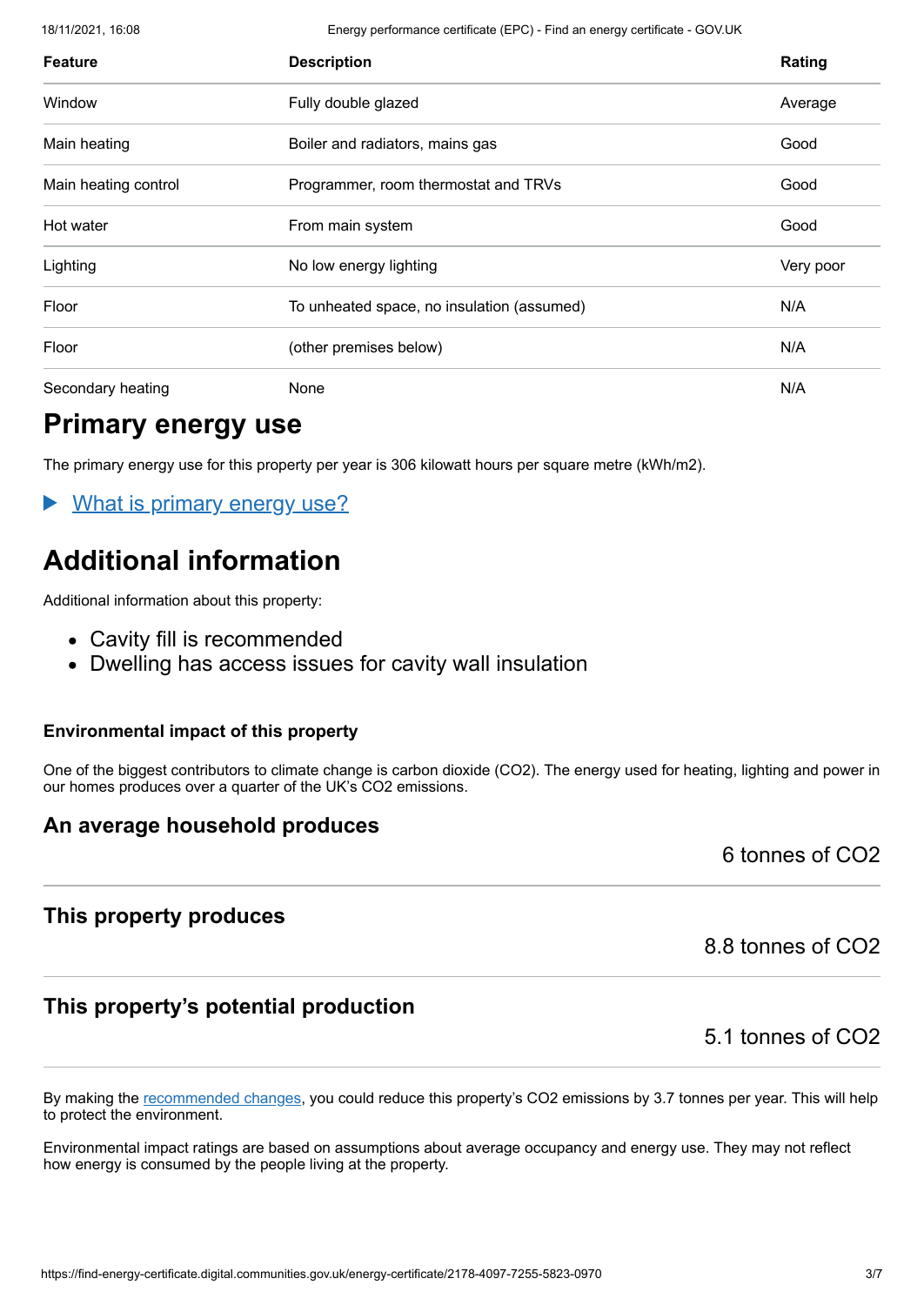#### <span id="page-3-0"></span>**How to improve this property's energy performance**

Making any of the recommended changes will improve this property's energy efficiency.

Potential energy rating If you make all of the recommended changes, this will improve the property's energy rating and score from E (52) to C (70).

### What is an energy rating?

# **Recommendation 1: Increase loft insulation to 270 mm**

Increase loft insulation to 270 mm

### **Typical installation cost**

### **Typical yearly saving**

**Potential rating after carrying out recommendation 1**

# **Recommendation 2: Flat roof or sloping ceiling insulation**

Flat roof or sloping ceiling insulation

# **Typical yearly saving**

**Potential rating after carrying out recommendations 1 and 2**

# **Recommendation 3: Cavity wall insulation**

Cavity wall insulation

### **Typical installation cost**

£500 - £1,500

**C**

£100 - £350

£45

53 | E

£850 - £1,500

£224

58 | D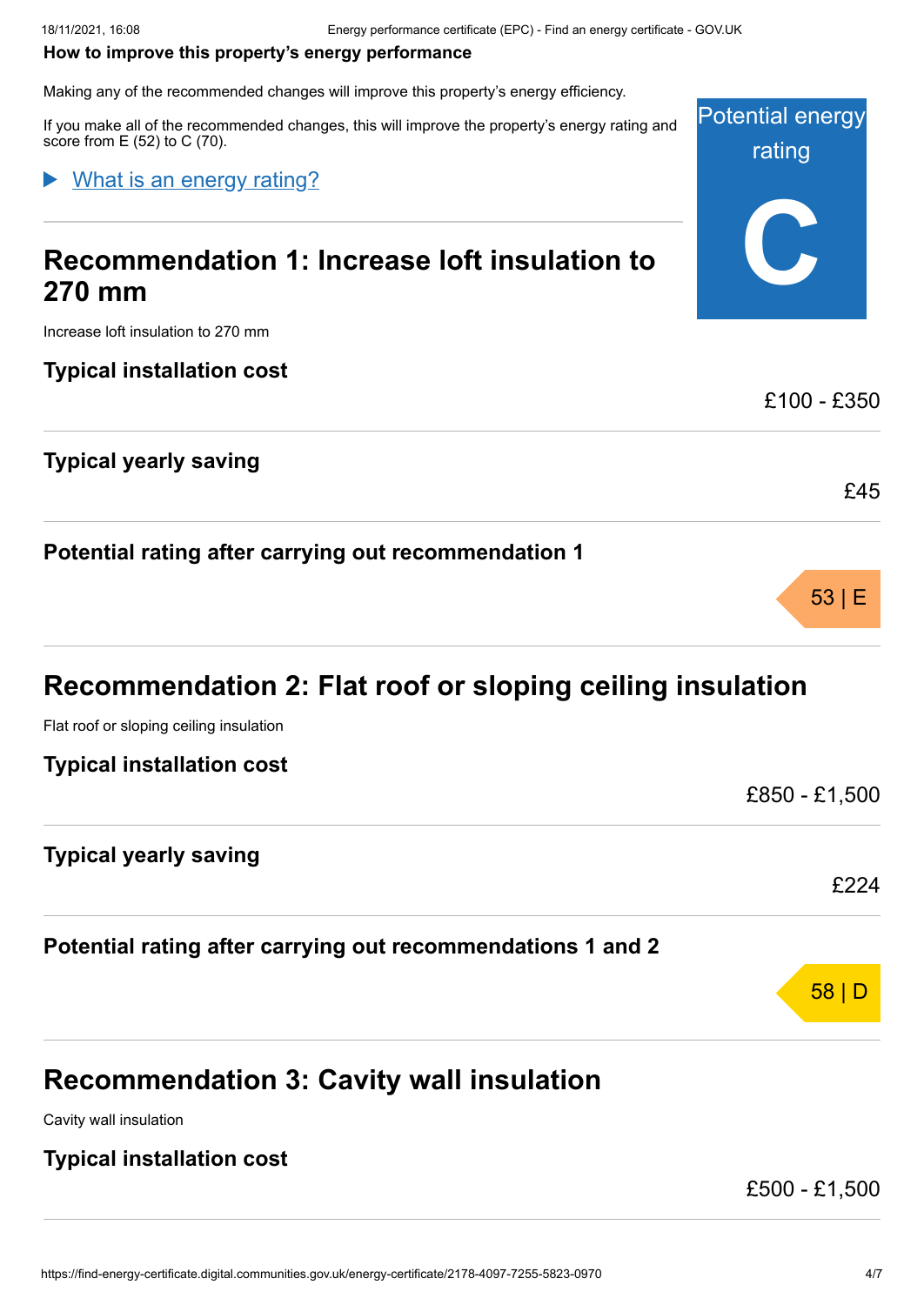|                                                                                                         | £316          |
|---------------------------------------------------------------------------------------------------------|---------------|
| Potential rating after carrying out recommendations 1 to 3                                              |               |
|                                                                                                         | 66 D          |
| Recommendation 4: Floor insulation (suspended floor)                                                    |               |
| Floor insulation (suspended floor)                                                                      |               |
| <b>Typical installation cost</b>                                                                        |               |
|                                                                                                         | £800 - £1,200 |
| <b>Typical yearly saving</b>                                                                            |               |
|                                                                                                         | £91           |
| Potential rating after carrying out recommendations 1 to 4                                              |               |
|                                                                                                         | 68            |
| <b>Recommendation 5: Low energy lighting</b>                                                            |               |
| Low energy lighting                                                                                     |               |
| <b>Typical installation cost</b>                                                                        |               |
|                                                                                                         | £55           |
| <b>Typical yearly saving</b>                                                                            |               |
|                                                                                                         | £82           |
| Potential rating after carrying out recommendations 1 to 5                                              |               |
|                                                                                                         | 70            |
| Paying for energy improvements                                                                          |               |
| Find energy grants and ways to save energy in your home. (https://www.gov.uk/improve-energy-efficiency) |               |

**Estimated energy use and potential savings**

**Estimated yearly energy cost for this property**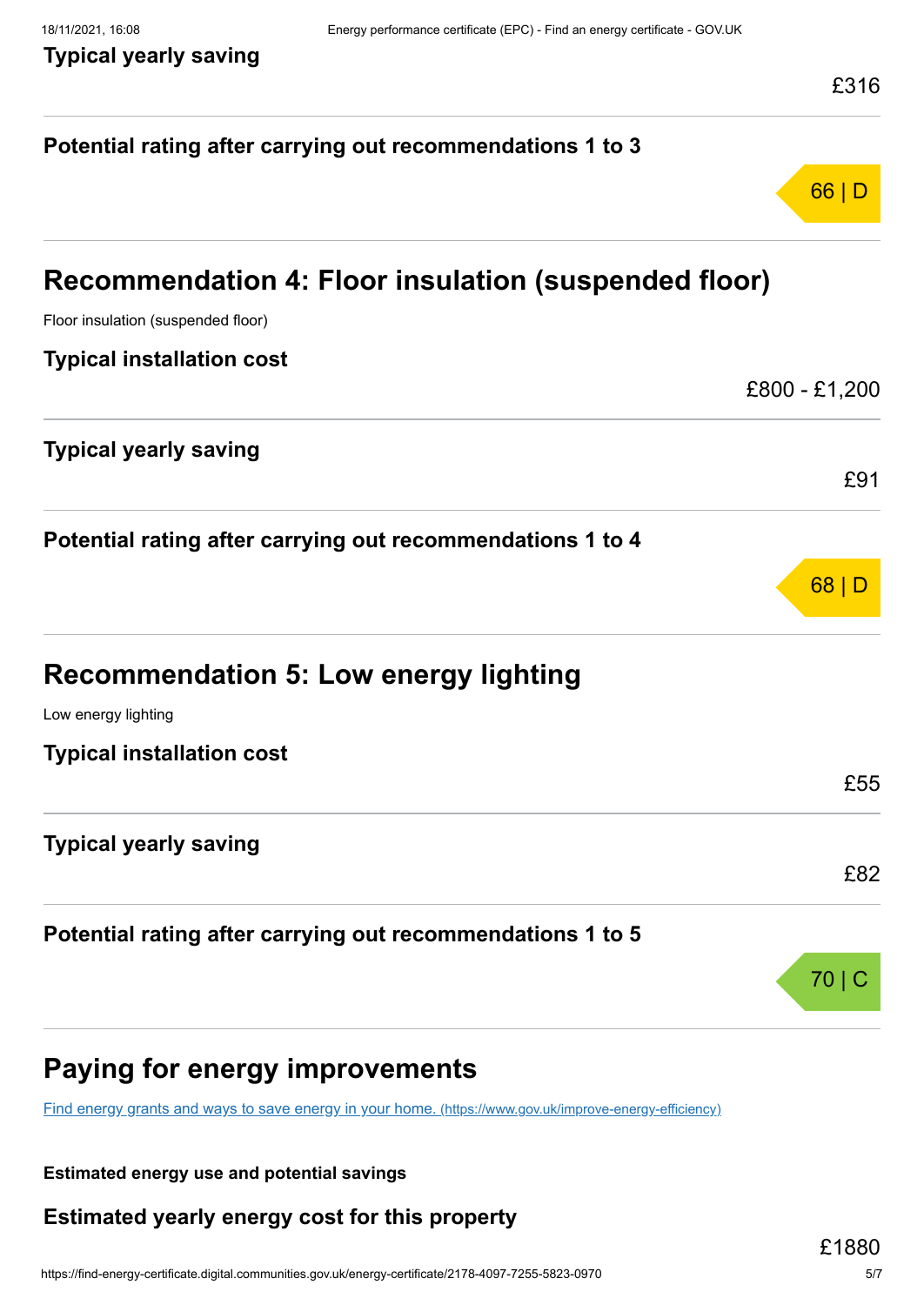### **Potential saving**

The estimated cost shows how much the average household would spend in this property for heating, lighting and hot water. It is not based on how energy is used by the people living at the property.

The estimated saving is based on making all of the recommendations in [how to improve this property's energy performance.](#page-3-0)

For advice on how to reduce your energy bills visit Simple Energy Advice [\(https://www.simpleenergyadvice.org.uk/\)](https://www.simpleenergyadvice.org.uk/).

# **Heating use in this property**

Heating a property usually makes up the majority of energy costs.

### **Estimated energy used to heat this property**

### **Space heating**

28974 kWh per year

#### **Water heating**

2327 kWh per year

### **Potential energy savings by installing insulation**

| <b>Type of insulation</b>     | Amount of energy saved |
|-------------------------------|------------------------|
| <b>Loft insulation</b>        | 892 kWh per year       |
| <b>Cavity wall insulation</b> | 5882 kWh per year      |

You might be able to receive Renewable Heat Incentive payments [\(https://www.gov.uk/domestic-renewable-heat-incentive\)](https://www.gov.uk/domestic-renewable-heat-incentive). This will help to reduce carbon emissions by replacing your existing heating system with one that generates renewable heat. The estimated energy required for space and water heating will form the basis of the payments.

#### **Contacting the assessor and accreditation scheme**

This EPC was created by a qualified energy assessor.

If you are unhappy about your property's energy assessment or certificate, you can complain to the assessor directly.

If you are still unhappy after contacting the assessor, you should contact the assessor's accreditation scheme.

Accreditation schemes are appointed by the government to ensure that assessors are qualified to carry out EPC assessments.

# **Assessor contact details**

#### **Assessor's name**

Jon Hickey

# **Telephone** 01243 842860